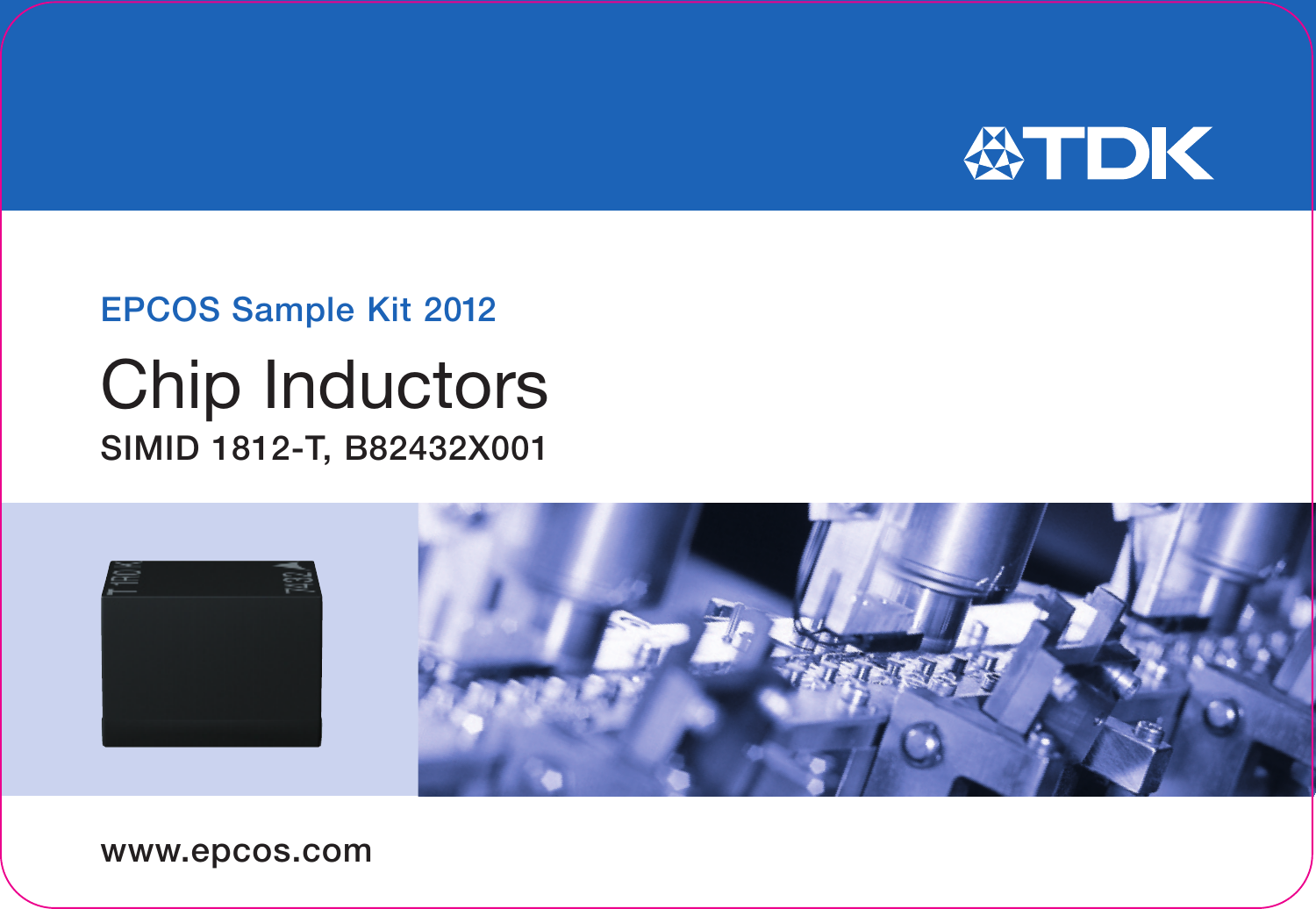

## **SMT Inductors – SIMID 1812-T**

| $L_R$                     | μH             | 1.0    | 1.5    | 1.8    | 2.2    | 3.3    | 3.9    | 4.7    | 6.8    |
|---------------------------|----------------|--------|--------|--------|--------|--------|--------|--------|--------|
| $Q_{min}$                 |                | 10     | 10     | 10     | 10     | 10     | 10     | 10     | 10     |
| $f_L$ ; $f_Q$             | <b>MHz</b>     | 7.96   | 7.96   | 7.96   | 7.96   | 7.96   | 7.96   | 7.96   | 7.96   |
| l <sub>R</sub>            | mA             | 1300   | 1150   | 1050   | 1000   | 900    | 850    | 800    | 700    |
| $R_{\text{max}}$          | Ω              | 0.08   | 0.11   | 0.13   | 0.15   | 0.19   | 0.20   | 0.22   | 0.30   |
| $t_{res, min}$            | <b>MHz</b>     | 110    | 80     | 70     | 60     | 50     | 45     | 40     | 36     |
| Ord. code                 | B82432         | T1102K | T1152K | T1182K | T1222K | T1332K | T1392K | T1472K | T1682K |
| $L_R$                     | μH             | 8.2    | 10     | 15     | 18     | 22     | 33     | 39     | 47     |
| $Q_{min}$                 |                | 10     | 10     | 10     | 10     | 10     | 10     | 10     | 10     |
| $f_L$ ; $f_Q$             | <b>MHz</b>     | 7.96   | 2.52   | 2.52   | 2.52   | 2.52   | 2.52   | 2.52   | 2.52   |
| $I_{\mathsf{R}}$          | mA             | 670    | 650    | 600    | 550    | 450    | 400    | 380    | 350    |
| $R_{\text{max}}$          | $\Omega$       | 0.33   | 0.35   | 0.50   | 0.60   | 0.70   | 1.20   | 1.30   | 1.35   |
| $t_{res, min}$            | <b>MHz</b>     | 30     | 25     | 20     | 18     | 15     | 13     | 12     | 11     |
| Ord. code                 | B82432         | T1822K | T1103K | T1153K | T1183K | T1223K | T1333K | T1393K | T1473K |
| $L_R$                     | μH             | 68     | 100    | 150    | 220    | 330    | 470    | 680    | 1000   |
| Qmin                      |                | 10     | 20     | 20     | 20     | 20     | 20     | 20     | 20     |
| $f_L$ ; $f_Q$             | <b>MHz</b>     | 2.52   | 0.796  | 0.796  | 0.796  | 0.796  | 0.796  | 0.796  | 0.252  |
| $\mathbf{I}_{\mathbf{B}}$ | m <sub>A</sub> | 250    | 200    | 160    | 130    | 120    | 100    | 80     | 70     |
| $R_{\text{max}}$          | Ω              | 2.50   | 3.50   | 6.00   | 7.50   | 11.0   | 15.0   | 23.0   | 30.0   |
| T <sub>res, min</sub>     | <b>MHz</b>     | 8.0    | 6.5    | 6.1    | 4.5    | 4.1    | 3.5    | 2.6    | 2.3    |
| Ord. code                 | B82432         | T1683K | T1104K | T1154K | T1224K | T1334K | T1474K | T1684K | T1105K |

SIMID<sup>®</sup> is a registered trademark. Tolerance:  $K \triangleq \pm 10\%$ . Additional values upon request.

© EPCOS AG · A Member of TDK-EPC Corporation · Edition 2012 · Ordering No. B82432X001 · Printed in Germany · SO 10121.